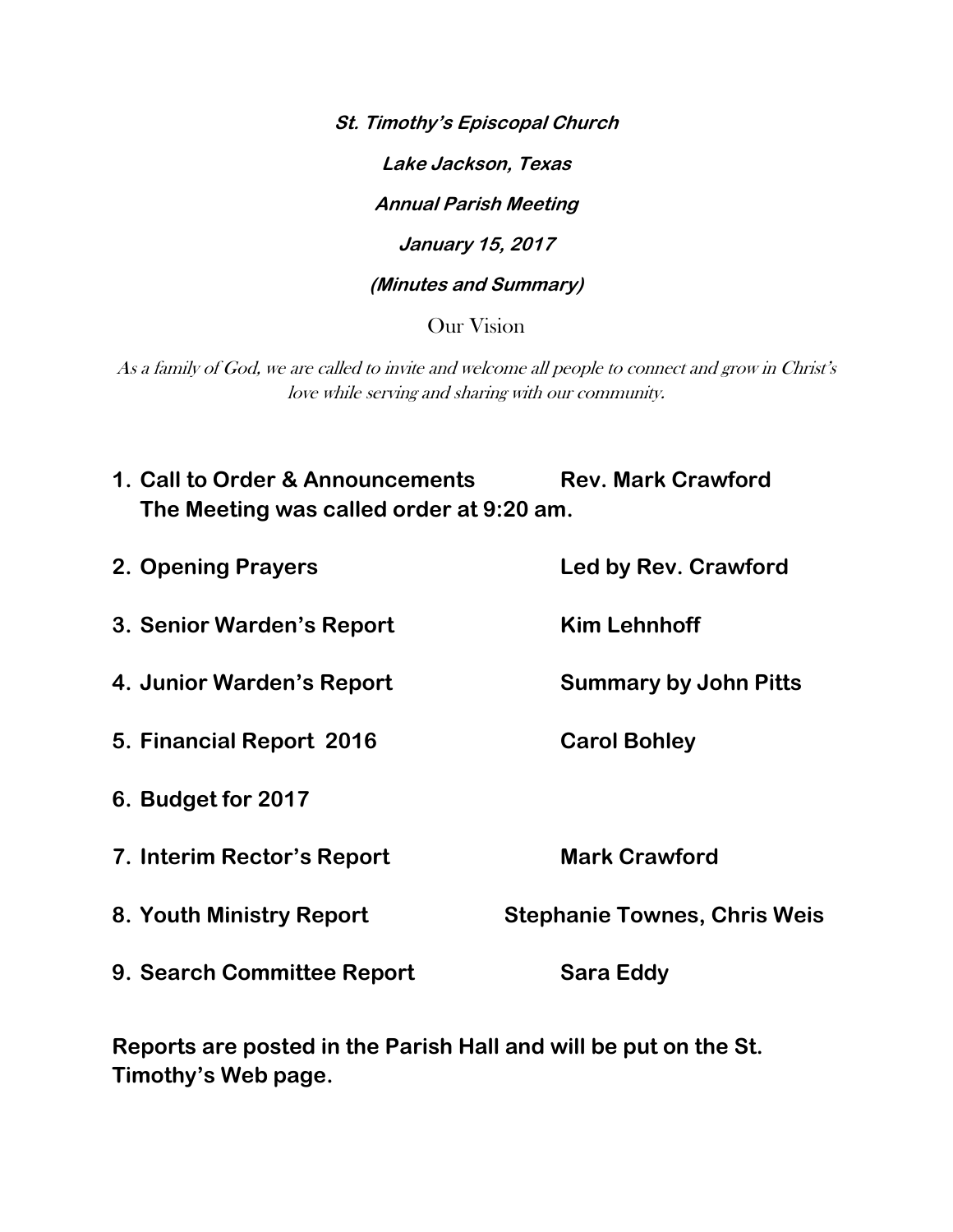**10. Vestry Elections – four nominees, nominees from the floor** 

**Jim Cutshall, Jackie Kaus, Kay Aplin and Sharon McKey were elected by acclamation.** 

**Election of Diocesan Council Delegate – one member Sondra Griner was elected as the fourth delegate to replace Anne Bartlett, Stephanie Townes was elected as the alternate to replace Dena Cline.** 

**Recognition of Retiring Vestry Members -- Harriet Cutshall, Elizabeth Hargrove, Greg David, Rick Griner**

**Recognition of two members who served this year: Michael Gay and Kathie Jinks**

**Continuing Vestry Members: Kim Lehnhoff, Wenzel Bartlett, Bob Bohley, Arleen Frank, Rudy Laurel** 

**Commissioning of New Vestry Members: was postponed to the next worship service on January 22.** 

**11. Celebration of the Extraordinary Giving Campaign Fran Hammond**

**We'd like to thank everyone who contributed to the retiring of the debt and contributions in past years to the building and maintenance of the St. Timothy's facilities.**

**The base of the plaque was made by Bob Ziegler who will place it in the Hallway by the main door.** 

**The Meeting ended at 10:25 with the singing of the doxology.**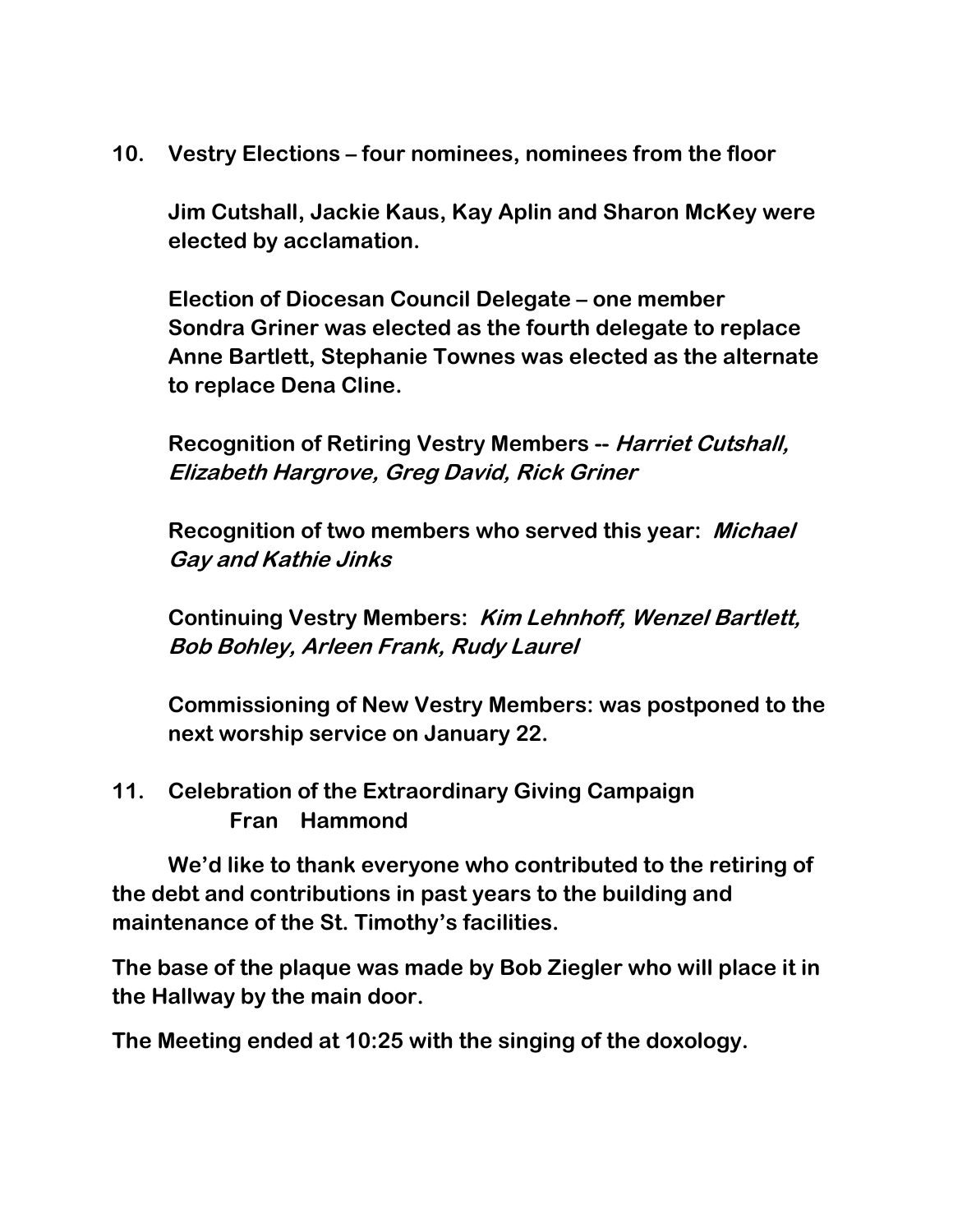Junior Warden's Report – Annual Meeting January 15, 2017

Folks to be recognized:

- Our Sexton Rhonda Woodard (a little fact the square footage of the church equals 13 Lake Jackson homes).
- Mike Cline who served as Junior Warden in 2016 Thank you!
- Mr. & Mrs. McKneely lawn and flower bed overseers with the help of Ron Weeks and the Friehauf family
- Duane Ulmer ice machine cleaning
- Lee Massoletti water filter maintenance
- The ARM with a whole lot of help from John Pitts, Greg David, Jim Cutshall, Mark Lehnhoff and Ed White
- Terri and Bob Zeigler incredible job of refinishing all of the sanctuary pews. They also replace the baseboards with wood.

Notable things that happened this year:

- A/C in the kitchen and sanctuary replaced
- Two single bathrooms remodeled
- Sound System in sanctuary replaced
- Two work days in the Spring and Fall
- Dusk to dawn light fixtures on timers on all outside lights completed
- Kitchen inspected and certified (Jim Cutshall is the certified person)
- A/C filters changed
- Toilet water closet maintenance
- Did annual inspection of all inside emergency lighting and batteries
- Sprayed bricks for algae
- Repaired water fountain
- Enormous amount of time spent planning and drinking coffee (Donuts are always appreciated)
- Cleaning of the Labyrinth

John Pitts, ARM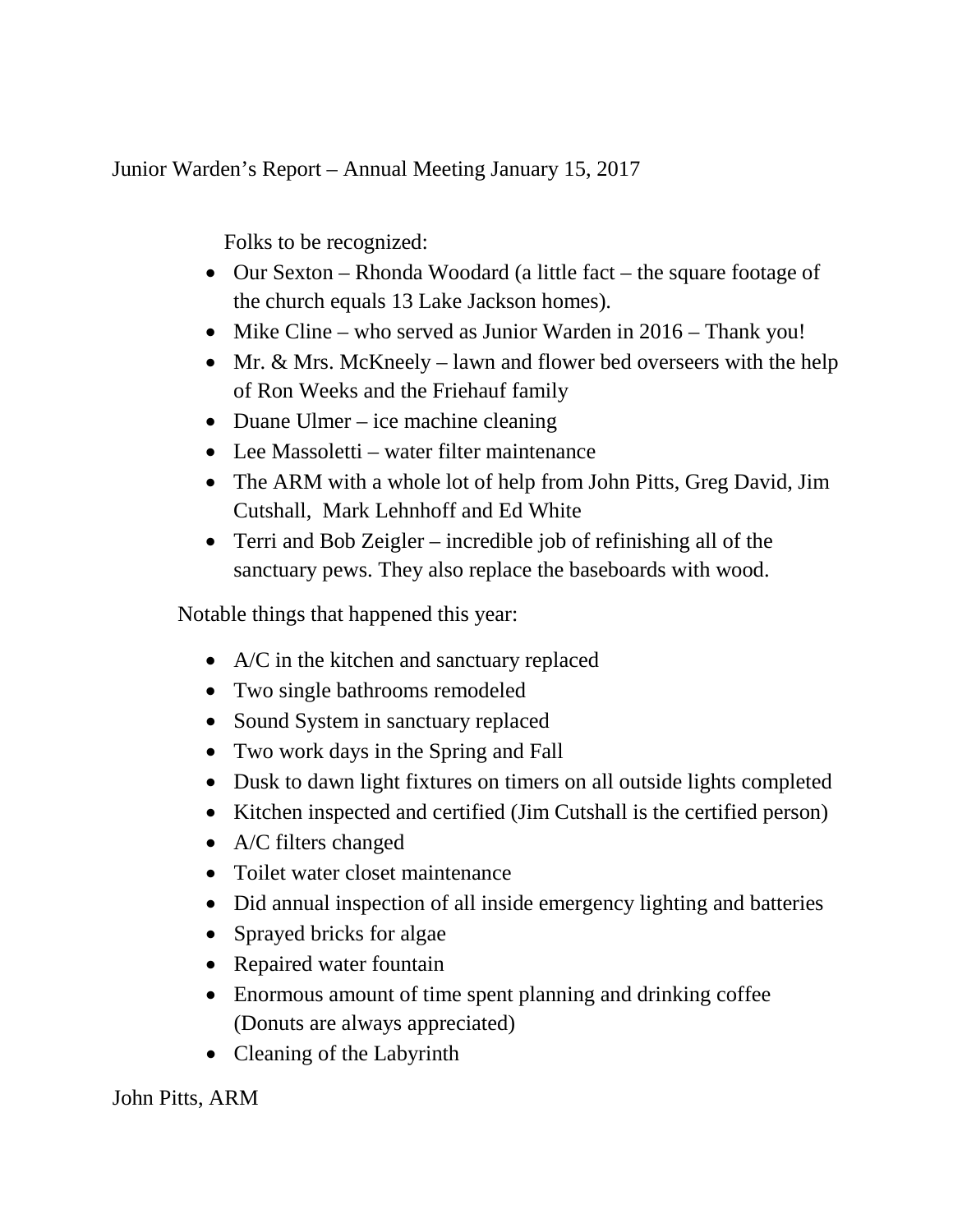## **Interim Rector's Report – January 15, 2017**

*Rejoice in the Lord always and again I say, rejoice. Let your gentleness be known to everyone. The Lord is near. Do not worry about anything, but by prayer and supplication with thanksgiving let your requests be made known to God. And the peace of God, which passes all understanding, will guard your hearts and minds in Christ Jesus.* Philippians 4:4-7

Since my arrival in March, 2016 we have had various special events, celebrations and services at St. Timothy's.

A few weeks after my arrival we celebrated Holy Week and Easter with numerous services. A highlight was the performance of the Faure Requiem by our choir and members of our community. The church was nearly full to its capacity. We celebrated the Easter Vigil at 6:30 AM and Easter Sunday at 10:30 with good attendance and music led by Joiful Noyse and the Adult Choir.

On May 15, Bishop Doyle visited our church in order to baptize and confirm a number of children, youth and adults. Three children were baptized, four youth were confirmed and five adults were received. One family alone, the Friehauf's had both boys baptized, a teenager daughter confirmed and both parents were confirmed.

The very next Sunday, May 22 we celebrated the end of the Christian Formation year recognizing teachers and students. We also enjoyed Blue Grass music during the service and luncheon led by the Pet Rooster Band. Thank you, Kathy and Jay Richardson!

After the summer we kicked off our Christian Formation year with the Blessing of the Backpacks. The Fall Schedule was busy with other special events and services such as the Rite of Belonging when we welcomed 16 newcomers and their families to St. Timothy's. We had quite a few families and visitors who showed up with the pets for the Blessing of the Animals on the first Sunday of October for St. Francis' Day. The Jazz Mass on All Saints' Sunday, the first Sunday of November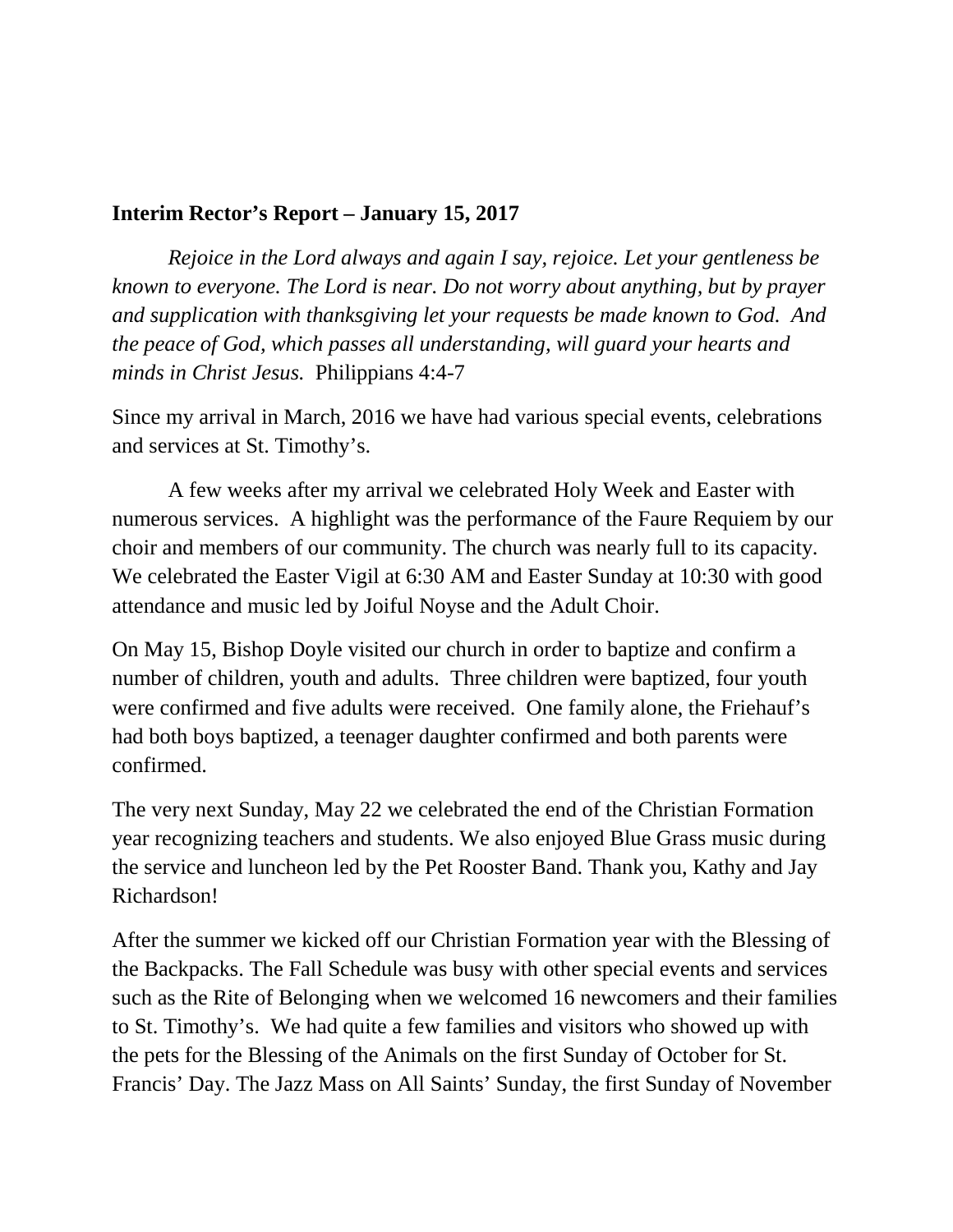was a big success followed by Celebration Sunday on November 13 when we received our pledge cards for the New Year. A special word of thanks is owed to Sondra Greiner and members of the Stewardship Committee who led our yearlong emphasis on stewardship. At the end of this meeting we'll hear from Fran Hammond and the outcome of the Extraordinary Giving Campaign and the generosity of many of our members that enabled the church to retire its debt.

As December rolled around we had a special Advent Event where families gathered to make their Advent wreathes and receive devotionals for the season. The Living Nativity was held Dec. 9-11 for its  $60<sup>th</sup>$  year at St. Timothy's. This is a great offering to our community and drew over 500 people over the three nights of the production. The Children's Choir sang during the offertory on the Fourth Sunday of Advent. After the service many participated in the Hanging of the Greens.

Our Christmas Eve and Day celebrations were wonderful thanks to our wonderful Choirs (Adult and Joiful Noyse). We also enjoyed the Service of Lesson and Carols on the Sunday after Christmas, January 1.

Naturally, there are many people to thank for their dedication to the ministries and work at St. Timothy's. First of all, let us thank Kim Lehnhoff for her leadership as Senior Warden and the members of the Vestry who served three year terms. Two people stepped up to fill unexpired terms, Kathie Jinks and Michael Gay. A number of the vestry and others served on the Profile Committee to get the Search Process going in its first phase. We'll hear from the Search Committee later in the meeting about the progress that they are now making.

I'd like to thank members of the staff: Mary Park, Paul Butt and Stephanie Townes for their work this year. Lela Seay stepped up to assume the leadership role as Director of Christian Formation. Lela planned and led many special events during the year and was assisted by Gigi Janeshek. Many teachers were present to lead the Catechesis for another year.

Sadly, Dena Cline decided to resign as our IWC Missioner at the end of the year. The work of the IWC will continue under the chair, Christopher Eddy. Also, Mike Cline served as Junior Warden the past year. You've already heard about the work